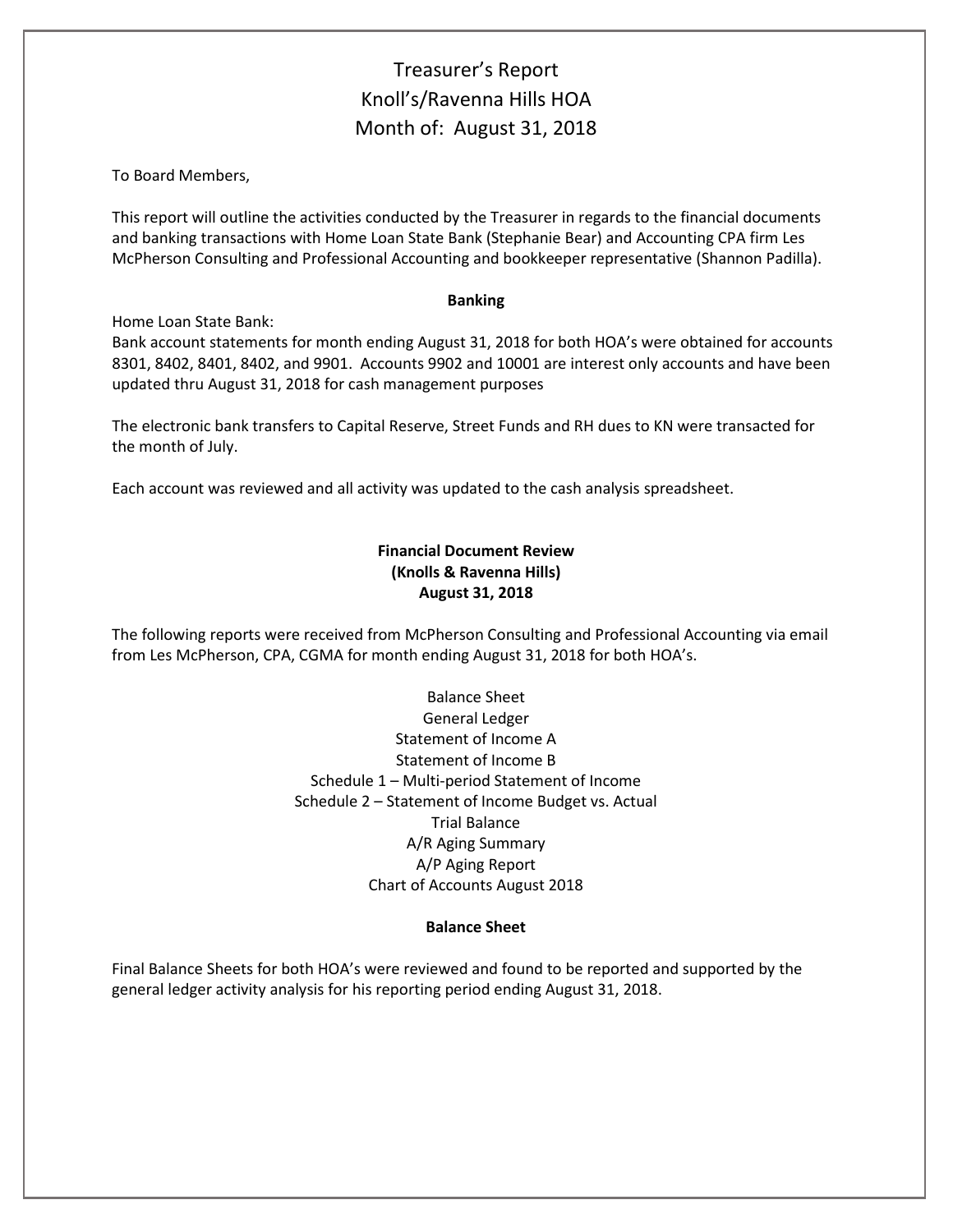# Treasurer's Report Knoll's/Ravenna Hills HOA Month of: August 31, 2018

### **Statement of Income -Knolls**

The month of August net loss of < \$6,356> was higher than budgeted loss of <\$121> due to actual costs for the purchase of two (20 & 25 hp.) new pumps to alleviate the time consuming timeframe of waiting weeks for the installation of new pumps due to lead times required from the pump company Monro. The costs (Knolls portion) of these two pumps was \$6,929. The two pumps are stored in the pump house and the future costs will be the labor for removal and installation when needed and be back up in operation in a timelier manner than experienced in the past.

The increased expenses for the pumps is anticipated to place the year end projection to end up at a loss for year ending December 2018 for Knolls approximately <\$1,600> depending on other expenses for the remaining months of this year.

State Farm insurance cost for Directors and Office rose \$32 for the remainder of 2018 (3rd and 4<sup>th</sup> each quarter) of this year. The budget will reflect this increase in our 2019 budget. The insurance for Liability and Umbrella premiums remain the same for remainder of 2018 and into 2019.

A partial payment was received for past Hoa dues with the communications of the remaining balance to be forthcoming in September. When this occurs, all Hoa dues invoices will be current for the year 2018.

Transfer fees received for August was \$100. Welcome to our new homeowner moving into the Knolls community.

Bray HOA Management Company will be forwarded the Knolls August financial statements for posting to our webpage.

Cash available will be sufficient to cover budgeted expenses through the remainder of the year 2018.

### **Statement of Income – Ravenna Hills**

The month of August net loss of <\$3,508> was higher than budget budgeted loss of <\$217> due to actual costs for the purchase of two (20 & 25 hp.) new pumps to alleviate the time consuming timeframe of waiting weeks for the installation of new pumps due to lead times required from the pump company Monro. The costs (RH portion) of these two pumps was \$2,695. The two pumps are stored in the pump house and the future costs will be the labor for removal and installation when needed and be back up in operation in a timelier manner than experienced in the past.

An influx of expenses for materials and labor for repairs of diaphragm assembly and spray nozzles exceeded budget for August contributed to the loss in August. A bank service charge of \$5.00 was incurred due to a returned check. A subsequent check was received.